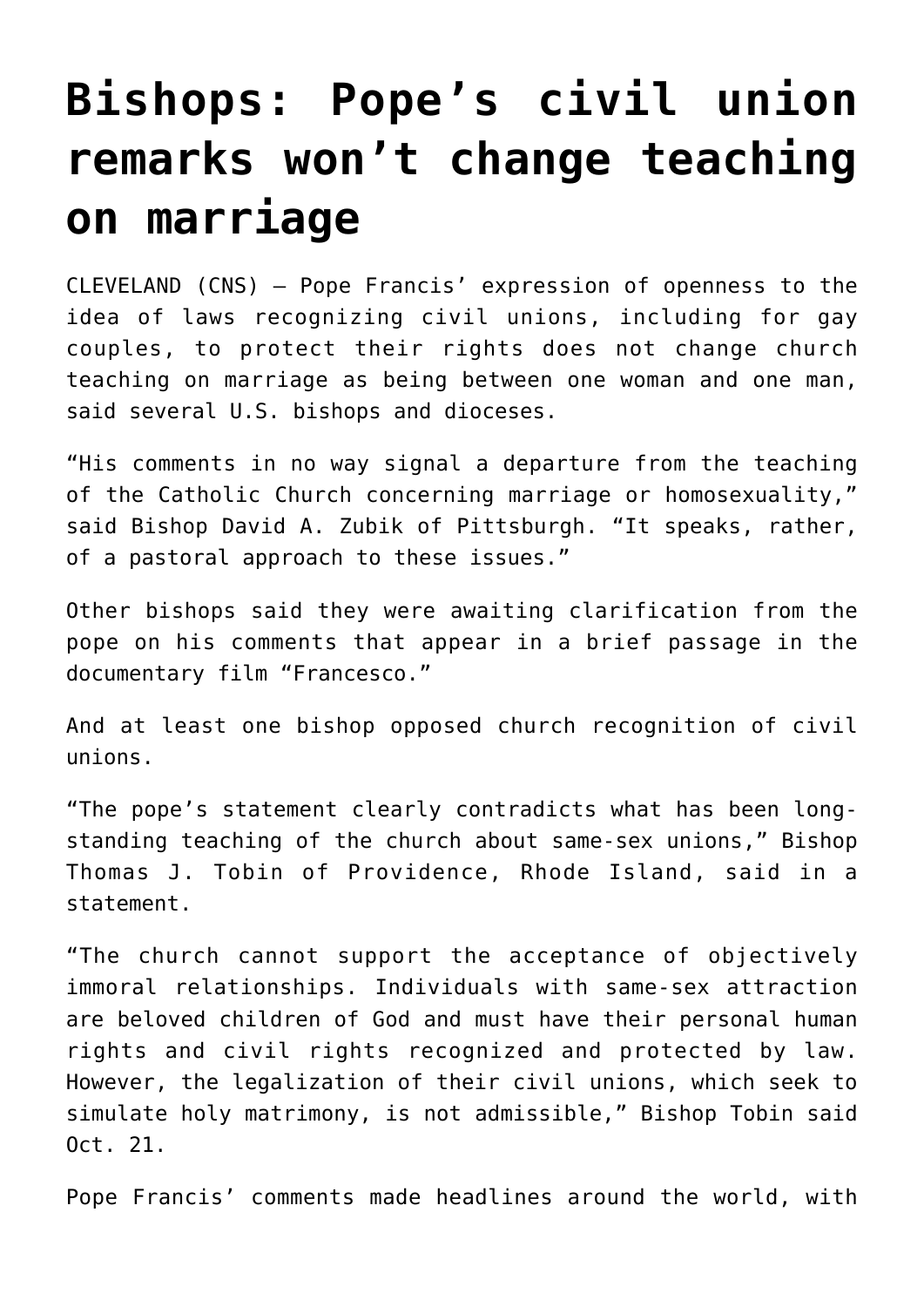some reports suggesting they reflected a change in church teaching and could lead the way to acceptance of same-sex marriage by the Catholic Church.

The pope's remarks are similar to the position he took while archbishop of Buenos Aires, Argentina, and echo remarks he has made in several interviews during his pontificate: "Marriage" is only between a man and a woman, but civil union laws could provide legal protection for couples in long-term, committed relationships.

The reaction outside of church ranks largely broke along ideological lines, with those opposed to same-sex marriage raising an alarm and those in favor of it applauding the pope, Archbishop Michael O. Jackels of Dubuque, Iowa, said in a statement posted on the archdiocesan website.

He suggested, however, that "much, too much is being made about" the pope's comment, saying it "really doesn't merit the response that either party is giving it."

He said, "This was not a magisterial moment, when the pope invoked his teaching authority."

"The pope's main point, in defense of human dignity, seems to be that families love their children, even if they are engaged in a same-sex relationship. He seems to make the point, in defense of human rights, that people in a long-term, stable relationship should enjoy some legal and economic guarantees," Archbishop Jackels said.

The church teaches that marriage is a "permanent, faithful and fruitful union entered into freely by one man and one woman," the archbishop said. "Pope Francis has not and is not changing church teaching."

Archbishop Salvatore J. Cordileone of San Francisco said the topic of civil unions was discussed during the "ad limina" visit to the Vatican by bishops from California, Nevada and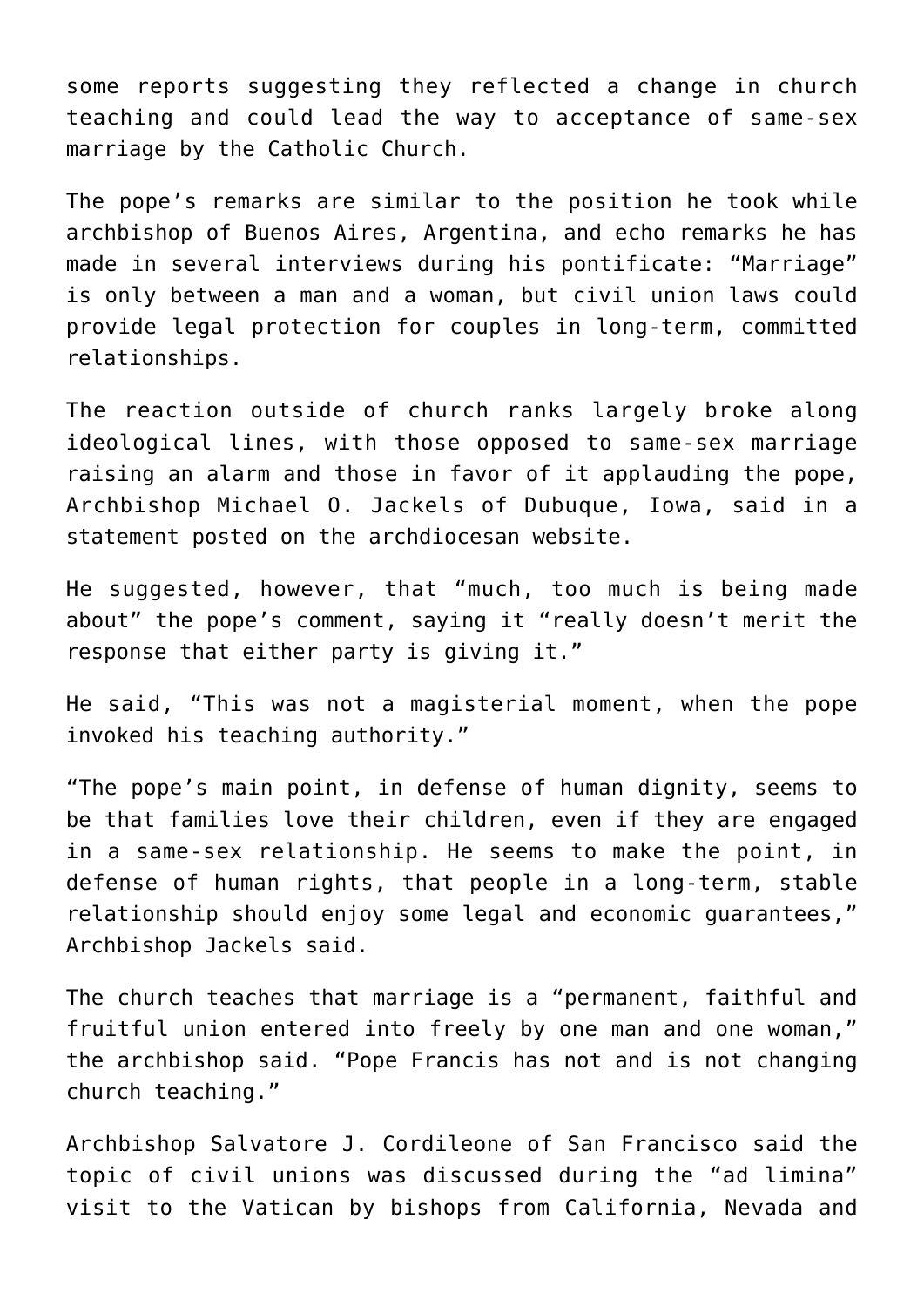Hawaii in January.

"The Holy Father clearly differentiated between a civil arrangement, which accords mutual benefits to two people, and marriage. The former, (the pope) said, can in no way be equated to marriage, which remains unique," Archbishop Cordileone said in a statement.

"I would add that a civil union of this type (one which is not equated to marriage) should be as inclusive as possible, and not be restricted to two people of the same sex in a presumed sexual relationship," the archbishop continued. "There is no reason, for example, why a brother and a sister, both of whom are unmarried and support each other, should not have access to these kinds of benefits.

"Marriage is unique because it is the only institution that connects children to their mothers and fathers," he continued, "and therefore is presumed to be a sexual relationship. Indeed, the sexual relationship that marriage is presumed to involve is the only kind by which children are naturally made."

Archbishop Cordileone added, "The nature of marriage, the place of sex within a virtuous life, these great teachings of the church come to us from God, are illuminated by reason, and do not change."

The pope's comments, as well as those of others who defend traditional marriage, show "openness to civil unions as a kind of middle way that would allow persons of the same sex in long-term relationships to have legal benefits without a civil definition of marriage itself," Archbishop Bernard A. Hebda of St. Paul and Minneapolis said in a statement.

Calling church teaching on marriage "clear and irreformable," Archbishop Hebda said "the conversation must continue about the best ways to reverence the dignity of those in same-sex relationships so that they are not subject to unjust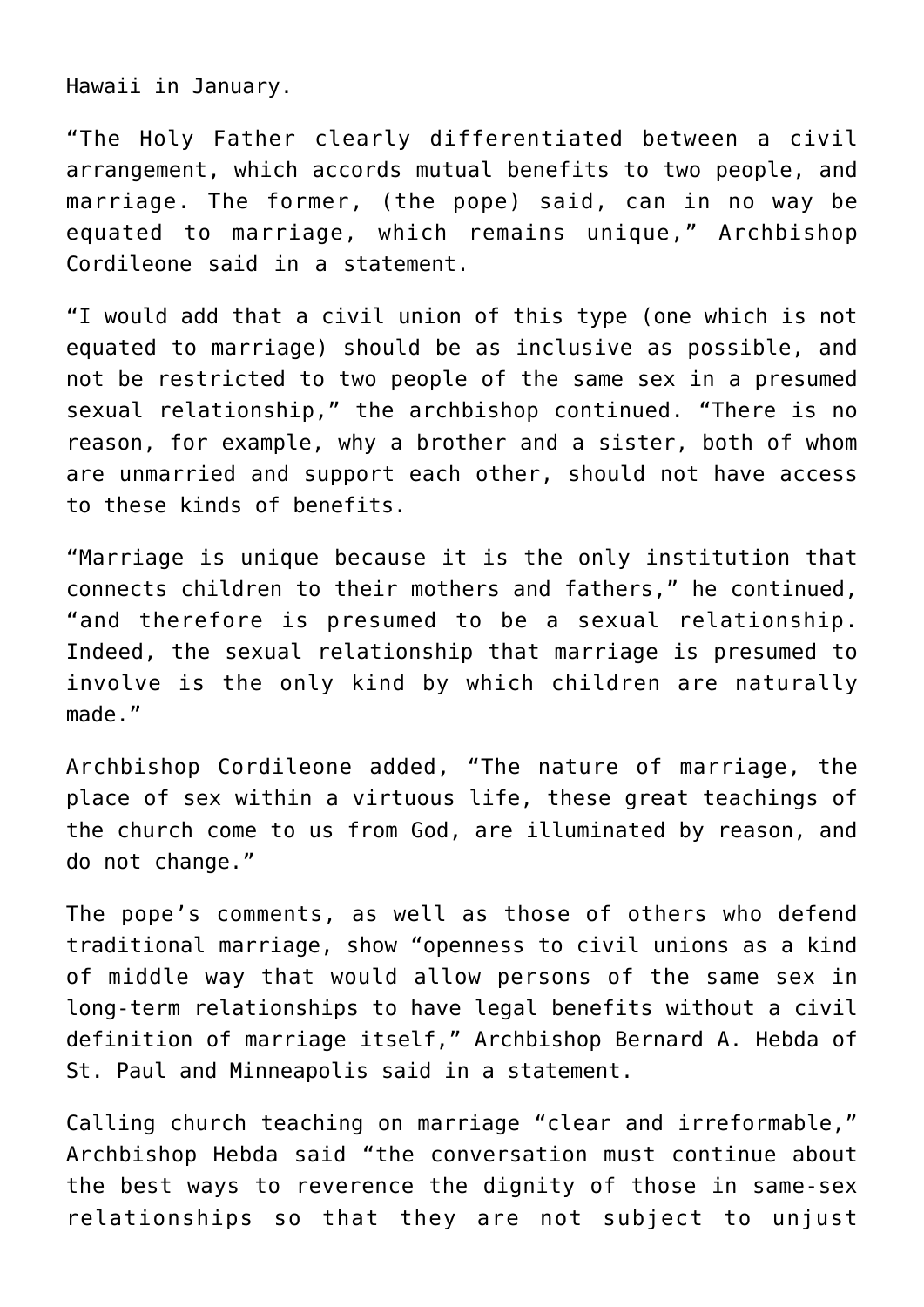discrimination."

"The pope seems to be emphasizing that we are called to find ways of extending a true sense of family to those who find themselves on the margins, so that they might experience the security of belonging and the joy of encountering the lifechanging mercy of Jesus Christ," he said.

In calling on Pope Francis to clarify his comments, Bishop Robert J. McManus of Worcester, Massachusetts, acknowledged in a statement the pope "is not drawing a moral equivalence between same-sex marriage and civil unions."

"In life of the received teaching of the church on the morally problematic nature of civil unions, I look forward to further clarification from the Holy See," he said.

Bishop Donald J. Hying of Madison, Wisconsin, said in a statement posted on Twitter Oct. 22 that he, too, was awaiting clarification from the pope.

"Clearly church teachings on marriage and human sexuality, based on the natural law, remain unchanged and church doctrine is not developed through quotations from films," he said. "The universal truths, as beautifully articulated in the Catechism of the Catholic Church are just that, the same yesterday, today and until the end of time.

"Those teachings, as the Holy Father would rightly point out, are deeply loving and respectful to all of God's children," Bishop Hying added.

Bishop Michael F. Olson of Fort Worth, Texas, said the pope's remarks have led some people "to the erroneous conclusion that the church's teaching on marriage has changed or is about to change."

He said, "Faithful Catholics must insist that the church's teaching on marriage has not changed and cannot change."